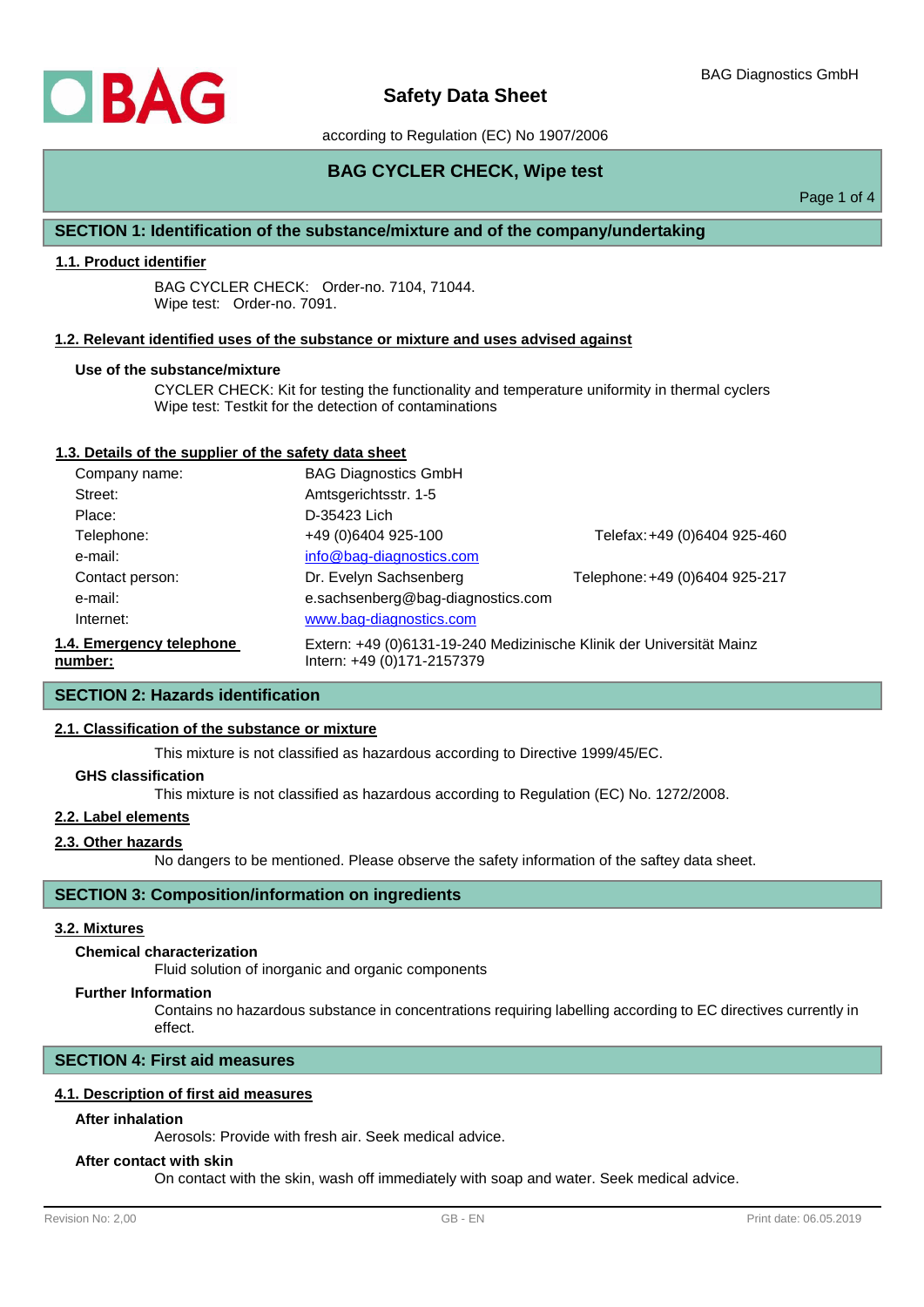

according to Regulation (EC) No 1907/2006

**BAG CYCLER CHECK, Wipe test**

Page 2 of 4

#### **After contact with eyes**

On contact with the eyes, rinse the eyes with water with the eyelids open for a sufficient length of time, then seek medical (ophthalmological) advice immediately.

#### **After ingestion**

Rince out mouth and then drink plenty of water. Seek medical advice.

## **SECTION 5: Firefighting measures**

### **5.1. Extinguishing media**

#### **Suitable extinguishing media**

Water. Foam. Dry powder. Carbon dioxide.

### **5.2. Special hazards arising from the substance or mixture**

With heating up or in case of open fire poisonous gases are possible.

## **5.3. Advice for firefighters**

Wear self-contained breathing apparatus and protective clothing.

#### **Additional information**

Do not inhale combustible gases.

#### **SECTION 6: Accidental release measures**

#### **6.1. Personal precautions, protective equipment and emergency procedures**

Ensure adequate ventilation. Avoid contact with skin and eyes.

### **6.2. Environmental precautions**

Do not allow to enter drains/surface waters/groundwater. Treat recovered material as prescribed in "Disposal considerations".

#### **6.3. Methods and material for containment and cleaning up**

Take up buried product. Usual absorbing materials are sufficient.

#### **SECTION 7: Handling and storage**

#### **7.1. Precautions for safe handling**

#### **Advice on safe handling**

Observe the general safety regulations for laboratories. Wear suitable protective clothing, gloves and eye/ face protection. Avoid skin and eye contact. Provide sufficient ventilation.

#### **7.2. Conditions for safe storage, including any incompatibilities**

#### **Requirements for storage rooms and vessels**

Consider instructions for use

### **SECTION 8: Exposure controls/personal protection**

#### **8.1. Control parameters**

#### **8.2. Exposure controls**

### **Protective and hygiene measures**

While working wear laboratory coats, eye protection and gloves. Always wash hands with water and soap after test procedure. The glove material must be impervious against the product. Due to missing tests, no recommendations regarding the selection of the glove material can be given.

#### **SECTION 9: Physical and chemical properties**

## **9.1. Information on basic physical and chemical properties**

| Physical state: | fluid |
|-----------------|-------|
| Colour:         | blue  |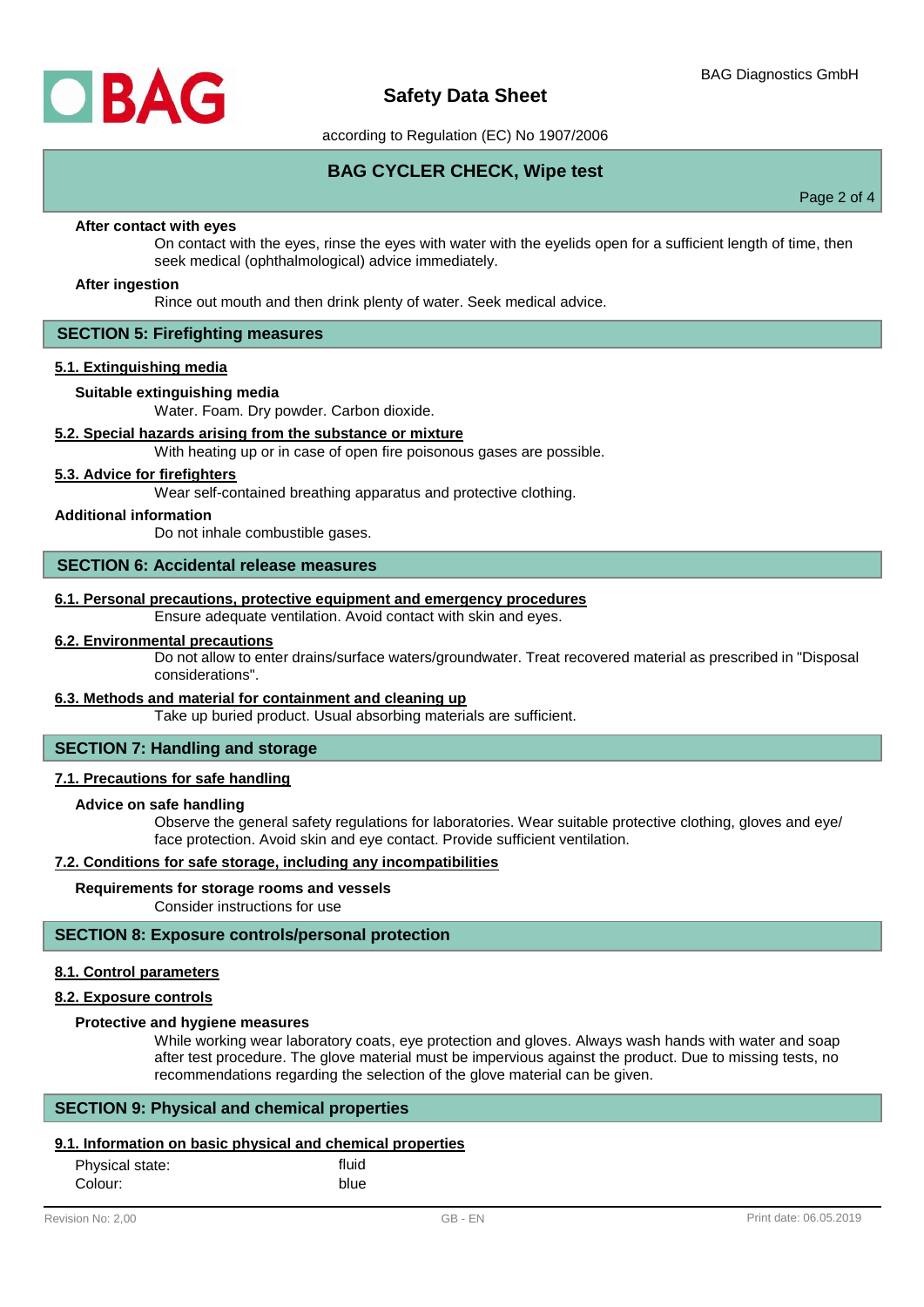

### according to Regulation (EC) No 1907/2006

| <b>BAG CYCLER CHECK, Wipe test</b>          |                    |             |  |
|---------------------------------------------|--------------------|-------------|--|
|                                             |                    | Page 3 of 4 |  |
| Odour:                                      | odourless          |             |  |
| pH-Value:                                   | 9,1                |             |  |
| Changes in the physical state               |                    |             |  |
| Melting point:                              | no data available  |             |  |
| Initial boiling point and boiling range:    | no data available  |             |  |
| Sublimation point:                          | no data available  |             |  |
| Softening point:                            | no data available  |             |  |
| Flash point:                                | no data available  |             |  |
| Water solubility:                           | completely mixable |             |  |
| <b>SECTION 10: Stability and reactivity</b> |                    |             |  |
| 10.1. Reactivity                            |                    |             |  |

No information available

**10.2. Chemical stability**

No information available

## **10.3. Possibility of hazardous reactions**

No information available

#### **10.4. Conditions to avoid**

Strong heating above room temperature

### **10.5. Incompatible materials**

No information available

## **10.6. Hazardous decomposition products**

No information available

## **SECTION 11: Toxicological information**

### **11.1. Information on toxicological effects**

### **Acute toxicity**

No harmful effects reported.

## **Additional information on tests**

Handled properly, no toxic effects are expected. The product has to be handled with the caution usual for chemicals.

### **SECTION 12: Ecological information**

#### **12.1. Toxicity**

slightly water contaminating

#### **12.2. Persistence and degradability**

No data available

## **12.3. Bioaccumulative potential**

No data available

## **12.4. Mobility in soil**

No data available

## **12.5. Results of PBT and vPvB assessment**

No data available

## **SECTION 13: Disposal considerations**